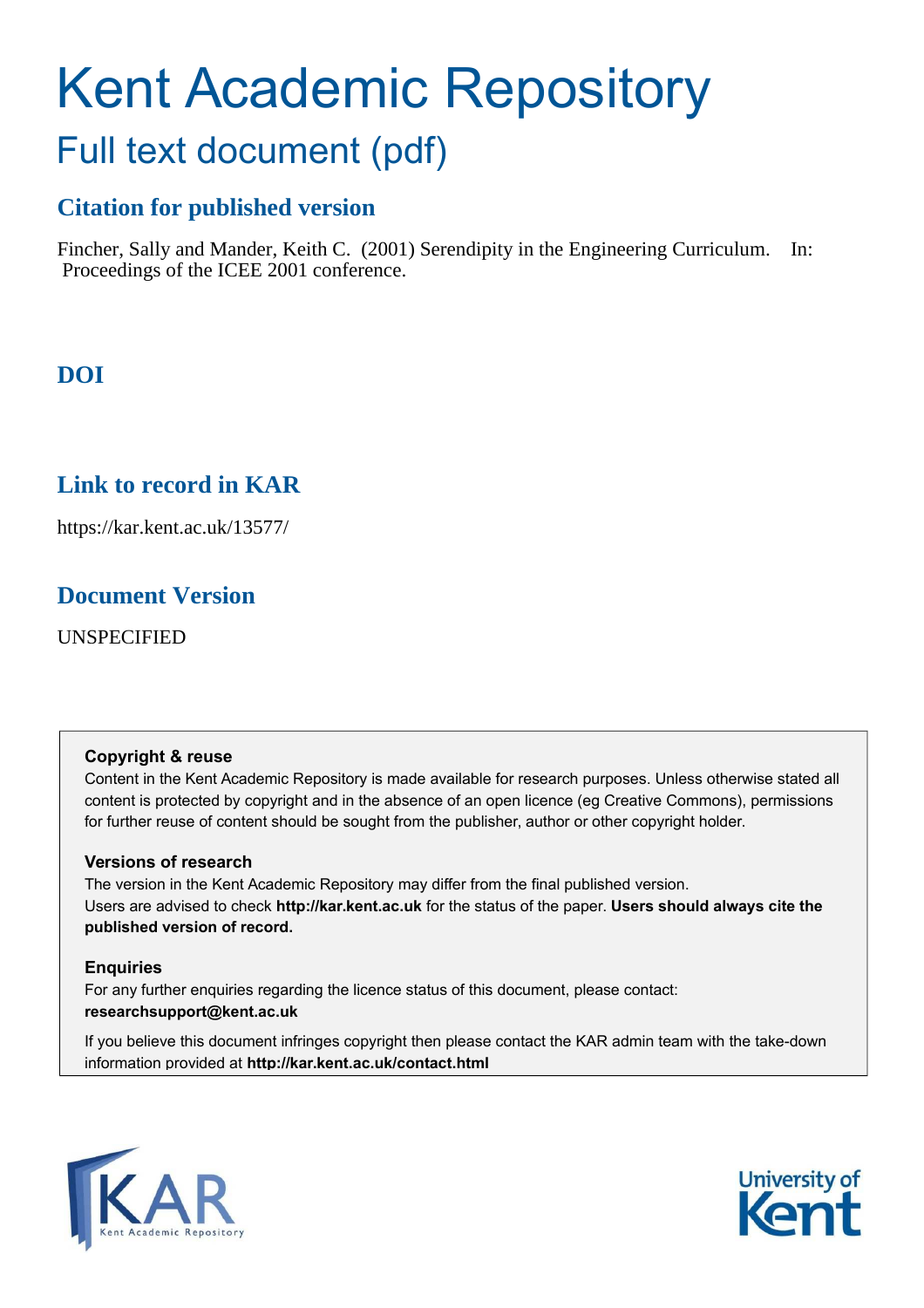# **SERENDIPITY IN THE ENGINEERING CURRICULUM**

*Sally Fincher<sup>1</sup> and Keith Mander<sup>2</sup>*

*Abstract In this paper we present a different way to think of the process of teaching. We present a model that categorises teaching as a balance amongst and between three modes, Active, Passive and Serendipitous. We illustrate this with a case study of a first-year Computer Science course in Information Systems.*

Index Terms — computer science education, serendipity in *teaching, teaching information systems*

## **INTRODUCTION**

There are many ways in which faculty construct the process of their teaching. Formally, this may involve setting learning outcomes, aims and objectives for a course or module; practically it may involve a balance of delivery methods, lectures, discussions, laboratories, self-study materials. In this paper we present a different way to think of the process of teaching. We present a model that categorises teaching as a balance amongst and between three modes:

- Active : this mode encompasses the traditional area of "delivering the material" and is illustrated by lectures and other forms of direct guidance and interaction between staff and students. (The active mode is equally applicable where physical co-location is not possible).
- **Passive**: this mode can be described as "putting material" in the path of learning". That is, it comprises material that is signposted for the student but is not delivered in a directive or interactive way. Examples of the passive mode might take the form of "supplementary reading", a compilation of web-resources, or a set of selfevaluation quizzes. One of the features of the passive mode is that it relies on students own informationgathering behaviours; to know how (and where) to look for materials.
- Serendipitous: This third mode is least utilised in formal situations. It requires the teacher to notice, and take advantage of, circumstances which cannot be predicted, but which engage and enhance the students' learning. These circumstances might have their generation from the students or from events in the world.

Although this model could clearly apply to the teaching endeavour in many disciplinary areas, we believe that it is particularly apposite for engineering education and illustrate this with a case study of a first-year Computer Science course in Information Systems.

## **"TRADITIONAL" CONSTUCTIONS OF TEACHING**

The context of the model we propose is that it is rooted both in our practice and the literature of scholarship.

What we designate the *active* mode is well developed in institutional quality criteria and in literature which focusses on student activities & processes, for example Kolb's exposition of the learning cycle [1] and Biggs' perspective of student assessment as constructive alignment with learning objectives [2].

The McMaster Model of Medical Education and the subsequent explosive development of problem-based learning literature [3] describe well the sort of activities which we place in the *passive* mode. The central tenet of problem-based learning being that students are presented with a problem and then required to decide what learning they need to do (and where to get it from) themselves.

Our particular construction of the passive mode as requiring students to know not only *what* information to look for, but also to know *where* and *how* to look for it is exemplified in the excellent example of Harding's bank of disicplinary-relevant questions. Here students must find the answers to a randomly selected sample of questions which require recourse to a wide variety of sources from standards documents, through the popular press, to basic textbooks of mechanics.[4]

There are also many pedagogoic scholars and theorists who stress the importance of linking education with "real world" relevance. The influence of these can be seen in practices such as students undertaking projects sponsored by industry[5]. Although these activities take place wholly outside of the classroom (and therefore, in some sense, outside of the curriculum) they are the genesis and basis for our serendipitous mode.

## **DISCIPLINARY DRIVERS**

The UK Quality Assurance Agency for Higher Education has recently delivered a series of subject benchmarks for each discipline [6]. These are "the outcome of the first phase of a major project designed to make explicit the general academic characteristics and standards of honours degrees in the UK". At the same time, the joint IEEE Computer Society/ACM Task Force, have been working on Computing Curricula 2001 [7] which aims "to review the 1991 curricula and develop a revised and enhanced version for the Year 2001 that addresses developments in computing

<sup>1&</sup>lt;br><sup>1</sup> Sally Fincher, Computing Laboratory, University of Kent at Canterbury, Canterbury, Kent CT2 7NF. S.A.Fincher@ukc.ac.uk

 $^2$  Keith Mander, Computing Laboratory, University of Kent at Canterbury, Canterbury, Kent CT2 7NF. K.C.Mander@ukc.ac.uk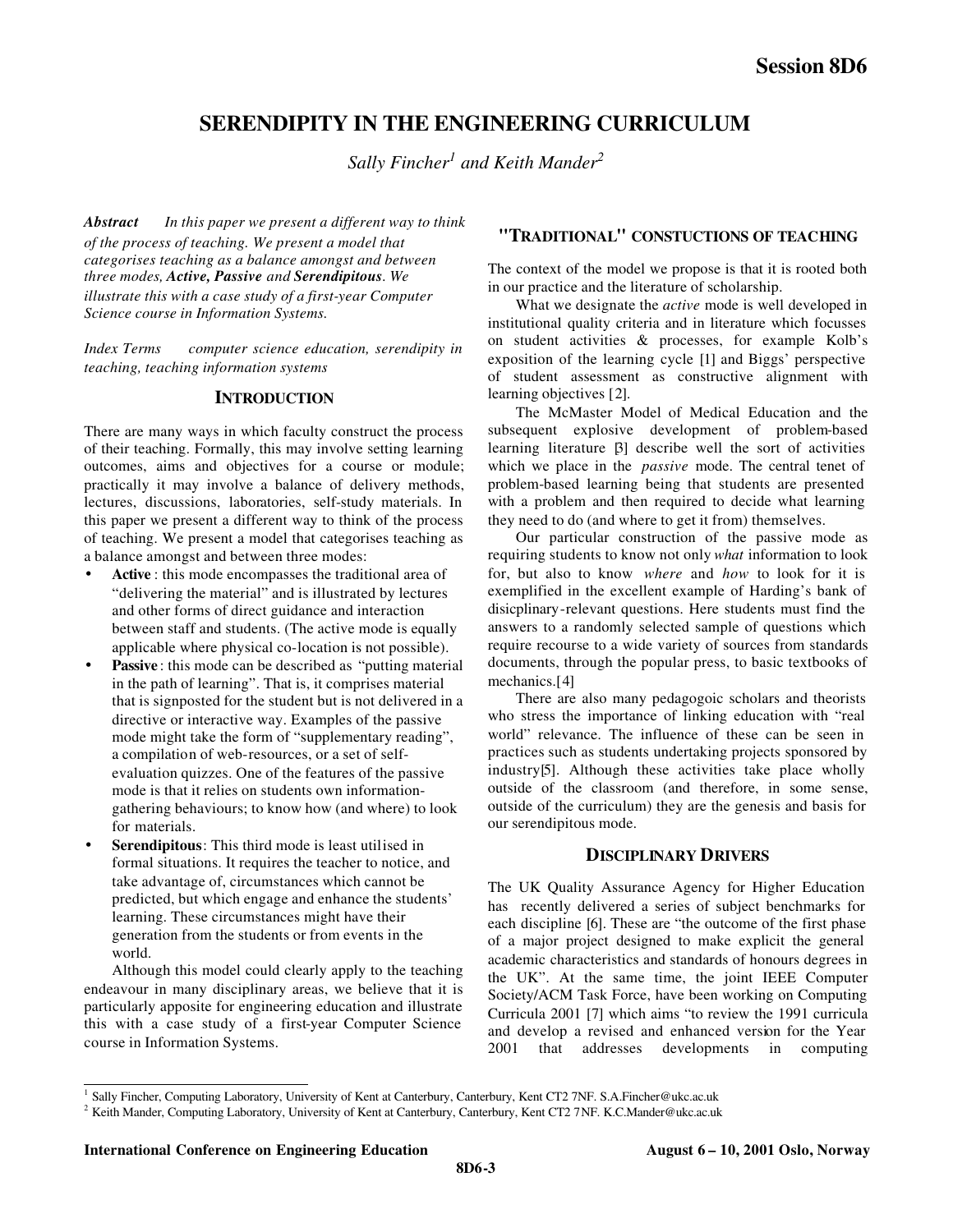technologies in the past decade and will sustain through the next decade". Both these documents recognise the necessity for the academic consideration of computing to be responsive to the techniques and technologies deployed in industry and to the uses of computers and systems by endusers.

Traditionally within the Computing Curriculum (and cognate disciplines), these drivers have been met by using case studies: real world events that have been picked over, digested and packaged for educational purposes: the Tacoma Narrows bridge, the London Ambulance Service Computer Aided Despatch System [8] and the Challenger disaster are all commonly used in the classroom.

There is no question that these are valuable resources which work well within an eduational context. However, they are sometimes criticised (out of the mouths of the students) for not being up-to-date. That is, they show students that what they are learning now might have been useful at some time in the past – not that what they are learning now has any appreciable relationship to the practical problems of the world today or the industry tha they are entering.

#### **A CASE STUDY IN SERENDIPITY**

Modern Information Systems are complex phenomena that involve detailed interaction between people, organisations and technology. Sometimes they seem to simply emerge, sometimes they have as a kernel an existing system which becomes "computerised", but mostly they are actively designed. Thus, the study of Information Systems is a central part of many computing degrees, and is a core foundational course for Computer Science students in the Computing Laboratory at the University of Kent.

We teach on this large (*circa* 250 students) first year course (called Information Systems). The course objectives are described to students thus:

Information is vital to us all. Individuals expect to have rapid access to information in their work, study and leisure while organisations must handle information effectively in order to survive. This module looks at the nature of information and introduces the techniques needed to build information systems.

The objectives of this module are to give you some knowledge of modern information systems and skills in the techniques used to build them. By the end of it you should know how a range of organisations use information systems, what technical components are needed to build them and the factors affecting their usability. You should be able to analyse and design simple systems and record their analysis and design using a number of object-oriented techniques. You should also be able to prototype the implementation of a simple system

using an extended relational database management system.

You should be able to communicate, discuss,<br>restand and practice communication, understand and practice communication, presentation and team working skills

In teaching this course we faced all the traditional problems of this area: the students have little experience of "real world" problems, or appreciation of their scale and complexity. We addressed this with traditional solutions. In the *active* mode we structured and prepared material which we delivered in lectures and small-group classes. We chose textbooks and provided references to specific reading. In the *passive* mode we required students to undertake open-ended tasks, where they would have to identify and contextualise information for themselves. For example, the first piece of assessed work on this course was one of observation of information "in the world"; we asked them to notice and name patterns concerning how information was actually used, for example how people made plans, what information-conveying materials people carried with them or the information carried on architectural signage on the University campus. These activities were acceptable within the terms of the course, within our professional responsibility as educators and within the scope of the learning we wanted the students to achieve, but did not address the pedagogic problems of the subject area in any other than traditional ways.

However, by the greatest good chance, the real world provided a superb illustration of the issues and problems of a complex information system in the US Presidental Elections of November 2000. The problems that were encountered in Florida (and, specifically in Palm Beach) had many characteristics that made them attractive as material for this course:

There were initial HCI problems with the design of the voting form. These problems were compounded by the way in which processes in the election were conducted (in how votes were collected and counted) and in how absentee (or "postal") votes were dealt with.

#### **International Conference on Engineering Education August 6 – 10, 2001 Oslo, Norway**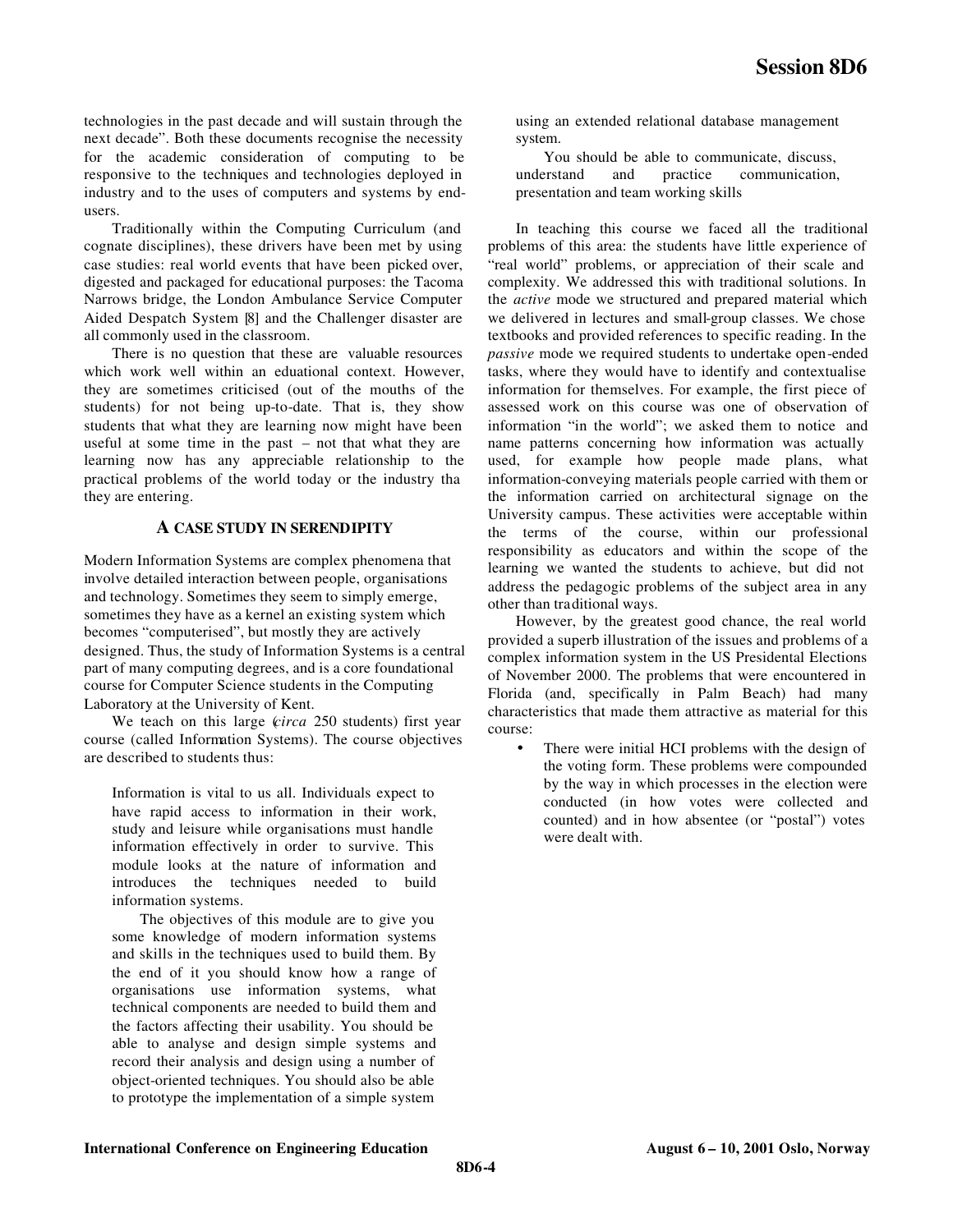THE PALM BEACH BALLOT PAPER, SHOWING AN HCI PROBLEM WE COULD NOT HAVE INVENTED



- Additionally, we had already presented material within the course that related particularly well to this area. For example, early in the course, as part of the historical contextualisation of Informaion Systems, we had delivered material (in the active mode - via lectures and supported by class notes) concerning the influence of Dr Herman Hollerith. Hollerith invented an electromechanical machine, which took perforated cards for input, and which was used in the 1890 US census - because it had been calculated that processing the 1890 data by hand (as had been done for the 1880 census) would mean that it could not be completed before the 1900 census. (His influence reached further than that when he later formed the Tabulating Machine Co. In 1911 this company, through merger, became the Computer-Tabulating-Recording Co. Thomas J. Watson became its president in 1914 and, in 1924 Computer-Tabulating-Recording Co changed its name to International Business Machines - IBM). The Palm Beach voting system had used a punchcard system, more than a century later, and this was one of the parallels we wanted to bring to the attention of the students.
- Best of all, this was not a constructed "case study"; there was no way for either staff or students to know where this story would end, would know *a priori* what lessons were to be teased out of the wealth of facts. As teachers, we did not even have control over the release of the material (the most basic control that a teacher has).

We took this opportunity that had so fortuitously arisen to respond to the real issues that the students could see emerging in the press. We scrapped the last three weeks of practical material that had been planned in favour of a focussed project that would allow the students to engage with issues embodied in large-scale voting systems, and demonstrate the skills they had acquired in the course.

#### **Presentation to the students**

We could not, of course, present this work to students in the active mode. We could not construct and deliver material on a session-by-session basis because we had no way of knowing what the important issues were going to be. So we structured the learning requirements in the passive mode, but with careful back-links to previous examples of active delivery. The project as set, was: "Your task over the next three weeks is to design a voting system for Palm Beach County, including a prototype of the voting mechanism you propose. This work is to be presented as a poster in the class of Week 12. Your design must detail *how people vote*, *how votes are counted* and *how you know who's won*."

We provided a number of references to external sources, in traditional *passive* mode, together with links to materials which had been previously delivered in the course:

| Things you might want to<br>remember                                                | <b>Resource s</b>       |
|-------------------------------------------------------------------------------------|-------------------------|
| When/why were punch cards were<br>first used?                                       | Lecture 3               |
| What design techniques might you<br>use?                                            | Classes $3 & 4$         |
| Maybe brainstorming as a prelude to<br>critical categorisation?<br>Maybe use cases? | Classes $5&6$           |
| Notions of reliability and<br>trustworthiness                                       | Lectures $15 & 17$      |
| What a good user interface must<br>encompass                                        | <b>HCI</b> lectures     |
| What can you research/observe about<br>how people use information?                  | <b>First Assessment</b> |

#### IN-COURSE RESOURCES, AS PRESENTED TO STUDENTS

We also provided a possible structure for their work on this:

OUTLINE PLAN OF POTENTIAL WORK, AS PRESENTED TO STUDENTS

| Week 10 | Brainstorm functionality. Categorise then      |
|---------|------------------------------------------------|
|         | research the areas where you need knowledge to |
|         | inform your design. Research current situation |
|         | (problem-structuring and the "incubation"      |
|         | period of problem solving. See Lecture 6)      |
| Week 11 | Work on design - both at the system level and  |
|         | the physical prototype of the interface        |
| Week 12 | Present your poster                            |

#### **Successes in teaching and learning**

The component was, in some senses extremely successful beyond even our expectations. The students demonstrated understanding and learning which they could have acquired in no other way.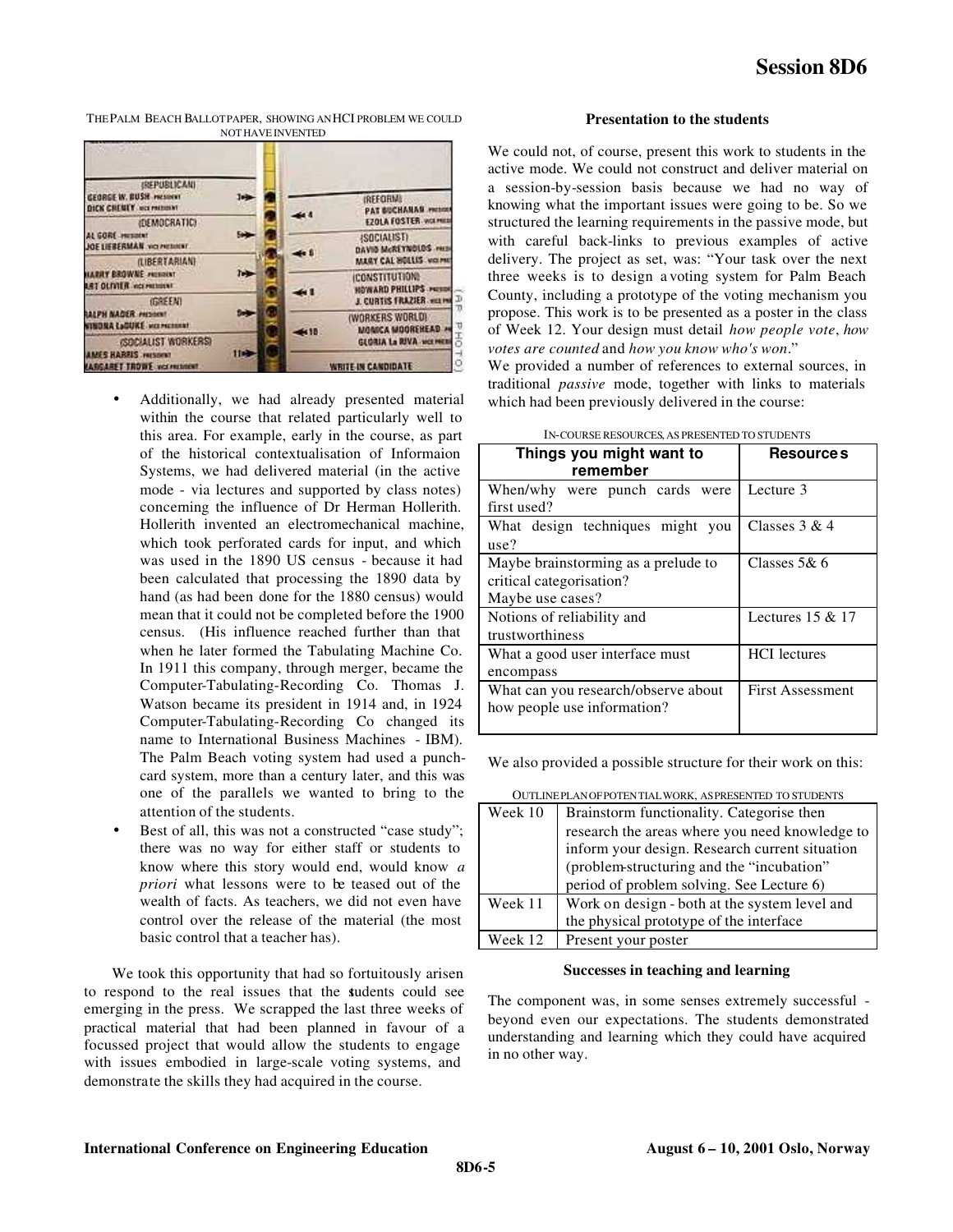#### **1. Understanding of technical issues**

Students proposed systems which utilised a variety of technical resources - always targetted to overcome problems they had observed.

- on-line, touch-screen voting to avoid voter confusion about who their vote was cast for, this system had photographs of the candidates which formed the selection buttons
- systems for people to vote via mobile phones—so that disabled and house-bound voters are not disenfranchised
- OCR (Optical Character Reader) systems and systems which relied on picking up information on bar codes or magnetic strips (like the London Underground ticketing machines)—to ensure accuracy and efficiency in the count

#### **2. Understanding of socio-technical implications**

Some students concentrated on the steps necessary in the casting of a valid vote and one group separated the production of a vote from the act of casting it, demonstrating real insight into the socio-technical processes which underlie the simplest of acts in the modern world.

In their system, a voter would go to a kiosk to produce a voting card. These kiosks could be numerous, situated in many diverse public places, and could utilise many familiar interfaces such as bank teller machines. There would be no need for secrecy, as this wasn't voting. A voter could produce as many voting cards as they liked, until they got it right to their satisfaction. A voting card would have the information (of which candidate/party the vote was for) encoded in machine-readable form (a bar code) on one side, and in human-readable form on the other (so the voter could be sure that the details were correct). The voter would then take the card to the polling station. Only at that point would eligibility to vote be checked, and the vote lodged. To preserve privacy, the card would be inserted into the ballot box with the bar code facing the scrutineer, and automatically tallied as it passed through the reader. Should there later be a dispute, however, the cards could be taken from the box and manually counted, using the human information on the other side.

#### **3. Skills of information gathering and synthesis**

The widespread nature of the problem allowed for many information-gathering possibilies.

One particularly enterprising group focussed on the necessary trustworthiness in a voting system and based their system on the Lottery—after all, people trust their money to the lottery every week. However, they were unsure whether their knowledge translated to a different context and so

set about finding out. They entered into an e-mail correspondence with the Florida Lottery Board and discovered that the Florida Lottery system "... runs like silk, handles more than 50 million transactions every single week" and has an established check and backup system: "we really never have had disputes about our games". They based their solution on this existing, widespread and accepted technology.

#### **Unexpected successes**

One of the successes was the enthusiasm with which students undertook this work. They were pleased to be wrestling with these issues and brought their humour and personalities into what is often a rather dry subject. This could be seen in some of the names they gave their systems, and we saw *The Touchscreenator*, the *Voting O'Rama*, the *Electrovote* and the *"Who Wants to be a President?" Voting System.*

Also, because we were dealing with issues in the world which were of international importance, these were of interest to a wider audience than we found in our classroom. Some students gave radio interviews on the work, and there was a substantial write-up of the experience in the University Newsletter. This outside interest was surprisingly affirming and motivating for the students.

#### **Qualified successes ("failures")**

Because we were unsure of the situation as teachers, we did not feel able to set this project as graded coursework. We delivered material on it (within bi-weekly lectures) and required work on it (within weekly small-group classes) but the production of the system carried no marks. Our reliance on the diligence and enthusiasm of the students meant that only about half the cohort actually submitted a poster.

#### **ANOTHER SORT OF SERENDIPITY**

Clearly, no teacher can expect (or predict) that the right circumstances will occur in the world to enhance any particular piece of teaching. We cannot hope for bridges to fall down, for airplanes to fall out of the sky or for elections to fail at the moments when they might illustrate the learning objectives of our courses. However, whilst remaining alert for these occassions, we have come to believe that we can use *whatever* is happening as the basis for our teaching.

Based on our successes with using serendiptiy in *Information Systems* we shall extend use of this mode into a new component of the course *Computers Software and Systems*, to be run from September this year. In this component, students will be asked to read a specified publication each week. For our subject we shall use a mixture of academic and "popular" publications, both online and print. Good candidates are *Communications of the ACM*, *Wired* and the *RISKS forum*.